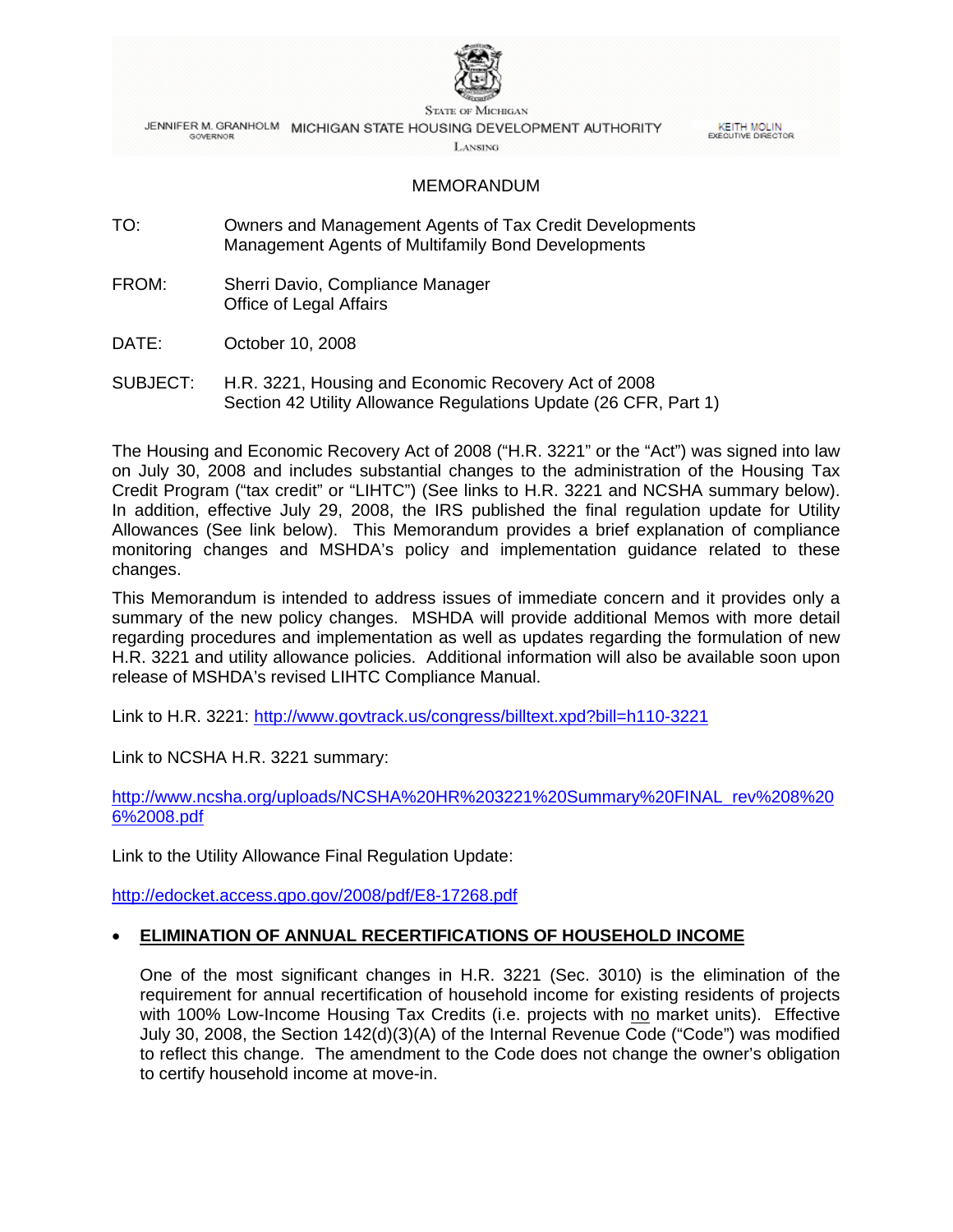# **MSHDA Policy and Implementation Guidance**

First year tenant income recertifications often uncover substantial errors in the initial Tenant Income Certifications (TIC) at move-in that could be the result of tenant mistakes, management error or fraud. The error(s) could result in a finding that a resident was "overincome at move-in" and thereby make the unit ineligible for tax credits. The financial consequences of this type of noncompliance could be very costly for the LIHTC project owner. To help ensure that owners are in compliance with federal regulations, MSHDA has established a policy requiring **first year anniversary recertifications** by the owner or management agent.

In addition, while the Code changes eliminate the need for recertifications of household income, LIHTC development owners must continue to ensure compliance with the LIHTC student rule, changes in household composition, available unit rule, etc.

To help ensure on-going compliance and to enable MSHDA to meet the requirements for collection of tenant data (see Tenant Data Collection section below), after the first year anniversary recertification is conducted, MSHDA has also established a policy requiring **annual household self-certifications** for each year after the first year anniversary recertification during the initial compliance period and throughout the extended use period.

#### **IMPORTANT NOTES:**

Owners must request MSHDA's approval to eliminate recertification requirements prior to implementing this change. The **Request to Eliminate Recertifications** form (to be posted on the MSHDA website by 10/15/08) must be completed and submitted to MSHDA Compliance, Attention Audriene Patterson, by mail. Forms must be signed by the development Owner. Forms signed by management agents are not acceptable.

The annual recertification changes established by H.R. 3221 are **not** retroactive. They apply only to recertifications due after the legislation's effective date of July 30, 2008.

The change in recertification requirements applies to LIHTC developments only and includes properties with current Recertification Waivers and properties in the extended use period (post-year 15 properties). H.R. 3221 does not eliminate the recertification requirements imposed by other federal housing programs such as Section 8, Section 236, HOME, or Rural Housing or for projects financed with tax-exempt bonds subject to a Regulatory Agreement that mandates recertifications. LIHTC projects with other sources of federal funding must continue to satisfy the recertification requirements imposed by those programs, but may be eligible to eliminate the LIHTC recertification.

# **First Year Anniversary Recertifications**

All new move-ins (after 7/30/08) and existing households (move-ins prior to 7/30/08) must undergo one annual tenant income recertification (TIC) upon the first anniversary of their tenancy. The annual recertification process must include  $3<sup>rd</sup>$  party verification of income and assets. The "Under \$5,000 Asset Certification" form may **not** be used for initial (move-in) TICs or the first year anniversary recertfications.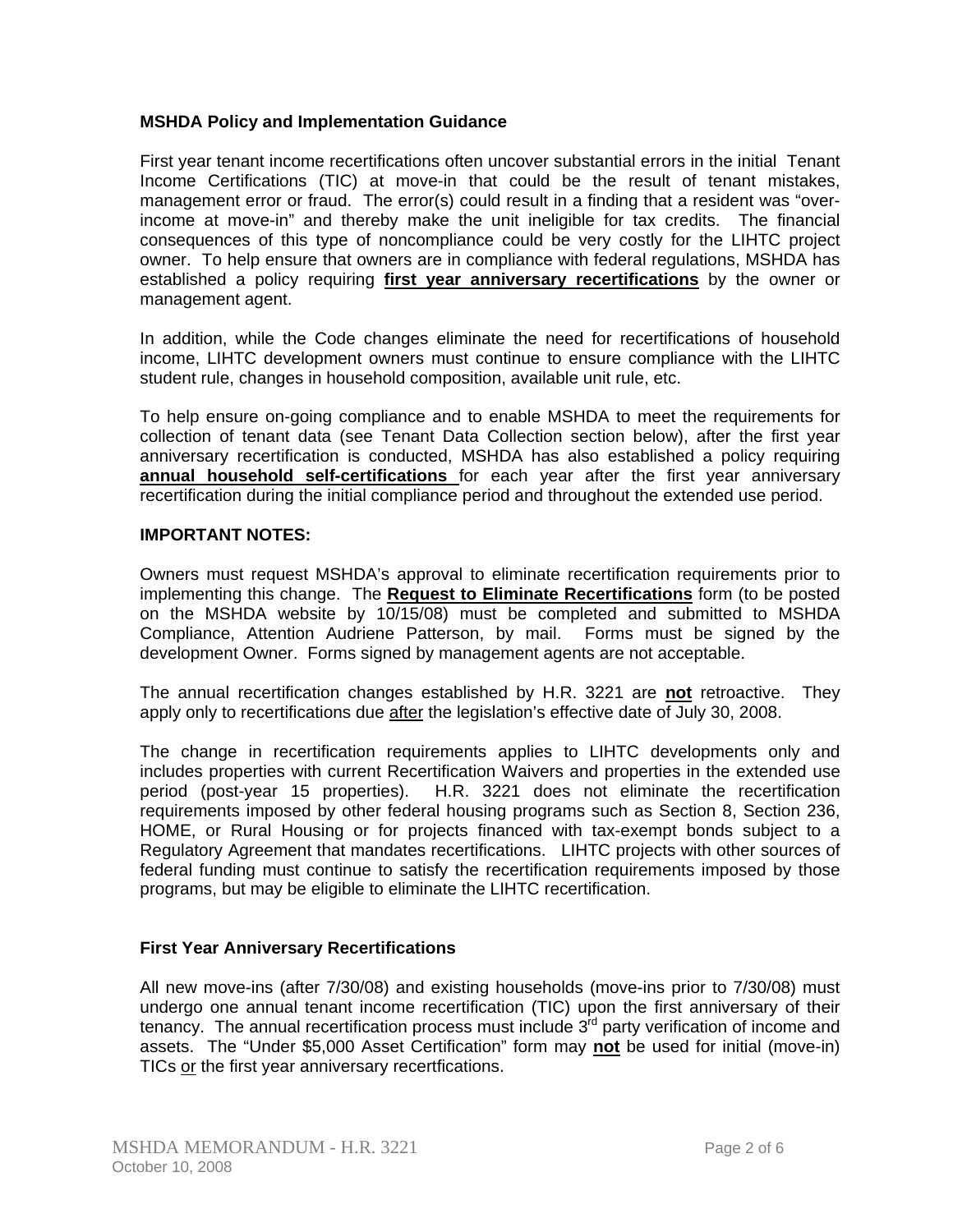The first year anniversary recerfication is required of any residents that have move-in dates within the last year and for all future move-ins. After the first annual recertification, it will no longer be necessary to conduct annual recertifications for residents that have been recertified at least once since move-in, if the following project criteria are met:

- all of the units in the project are restricted for low-income occupancy (no market units in the project);
- all of the units in the project are in compliance with applicable LIHTC compliance requirements (i.e. no "uncorrected" 8823 for the project).

# **Annual Self-Certification**

After the first year anniversary recertification is conducted, MSHDA will require that the owner/management agent complete an annual self-certification form for each household, utilizing a MSHDA-approved certification form. The self-certification form collects the following data: household income, household composition information, student status, race and ethnicity. Collection of this data will ensure MSHDA's ability to meet the H.R. 3221 Tax Credit tenant data collection requirements as discussed in the section "Tax Credit Tenant Data Collection".

# **Transfers Between Buildings in a Project**

Households transferring to another building in a project must complete an initial certification with  $3<sup>rd</sup>$  party verification of income and assets to determine eligibility. If eligible for the transfer, a first year anniversary recertification must be conducted after the first year and annual self-certifications for each year thereafter.

# **Reinstatement of Annual Recertification Requirements**

MSHDA reserves the right to require reinstatement of the annual recertification requirements if a pattern of noncompliance is identified with initial TICs or a project is out of compliance as a result of leasing a unit to a household that is not income qualified.

# • **TAX CREDIT TENANT DATA COLLECTION**

H.R. 3221 (Sec. 2835) requires state housing finance agencies to annually collect tenant data for submission to HUD. This data includes certain demographic information regarding the LIHTC residents.

#### **MSHDA Policy and Implementation Guidance**

MSHDA's policy regarding collection of tenant data will continue through already established policies and procedures via the on-line data collection application located on MSHDA's website. Policies, procedures and the specific data collected are subject to change by HUD and/or MSHDA.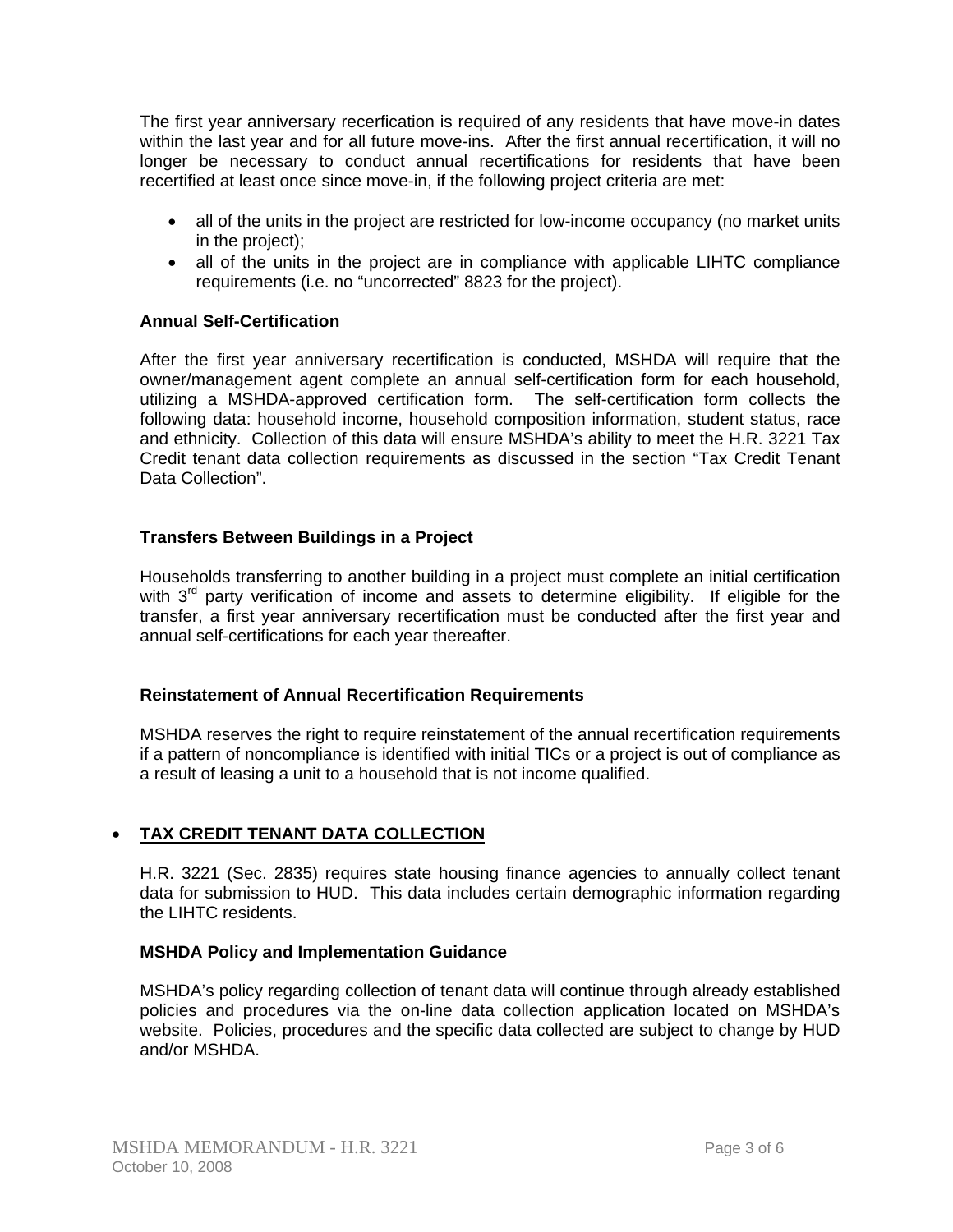# • **NEW STUDENT EXCEPTION - FOSTER CARE**

Tax credit student rule exemptions have been expanded (H.R. 3221, Sec. 3004) (Section  $42(i)(3)(D)$ ) of the Code) to include adult household member(s) who were previously under the care and placement of the state or local county children's services agency. For the purposes of the tax credit student rule, such residents or applicants are not considered fulltime students.

#### **MSHDA Policy and Implementation Guidance**

To claim the exception, an applicant or resident should present documentation from the state or local children's services agency indicating they are currently assisted by a foster care program, are transitioning out of such a program, or were previously in foster care.

# • **BOND DEVELOPMENTS – CHANGE IN STUDENT RULE & AVAILABLE UNIT RULE** H.R 3221, (Sec. 3008)

The student rule exceptions provided in Section 42 of the Code, are now applicable to residents in tax-exempt bond financed developments. The multifamily bond program Available Unit Rule (AUR) has been changed from a "project rule" to a "building rule".

#### **MSHDA Policy and Implementation Guidance**

This change is effective July 30, 2008.

# • **EXCLUSION OF MILITARY BASIC PAY**

H.R. 3221 (Sec. 3005) contains a provision excluding military basic pay from the income calculation for residents at projects located near certain military bases.

#### **MSHDA Policy and Implementation Guidance**

As of the date of this Memo, MSHDA has not identified a military facility in Michigan or adjacent counties in other states that meets the criteria established in H.R. 3221.

# • **REPEAL OF BOND POSTING REQUIREMENTS**

H.R 3221, (Sec. 3004)

Owners of developments sold before the end of the compliance period will no longer be required to obtain a recapture bond, if the project "is reasonably expected" to be operated as a tax credit project and owners agree to extend the statute of limitations on their tax returns.

#### **MSHDA Policy and Implementation Guidance**

MSHDA will continue to report dispositions of projects to the IRS as required. When notifying MSHDA of the intent to sell a tax credit project, the current owner should include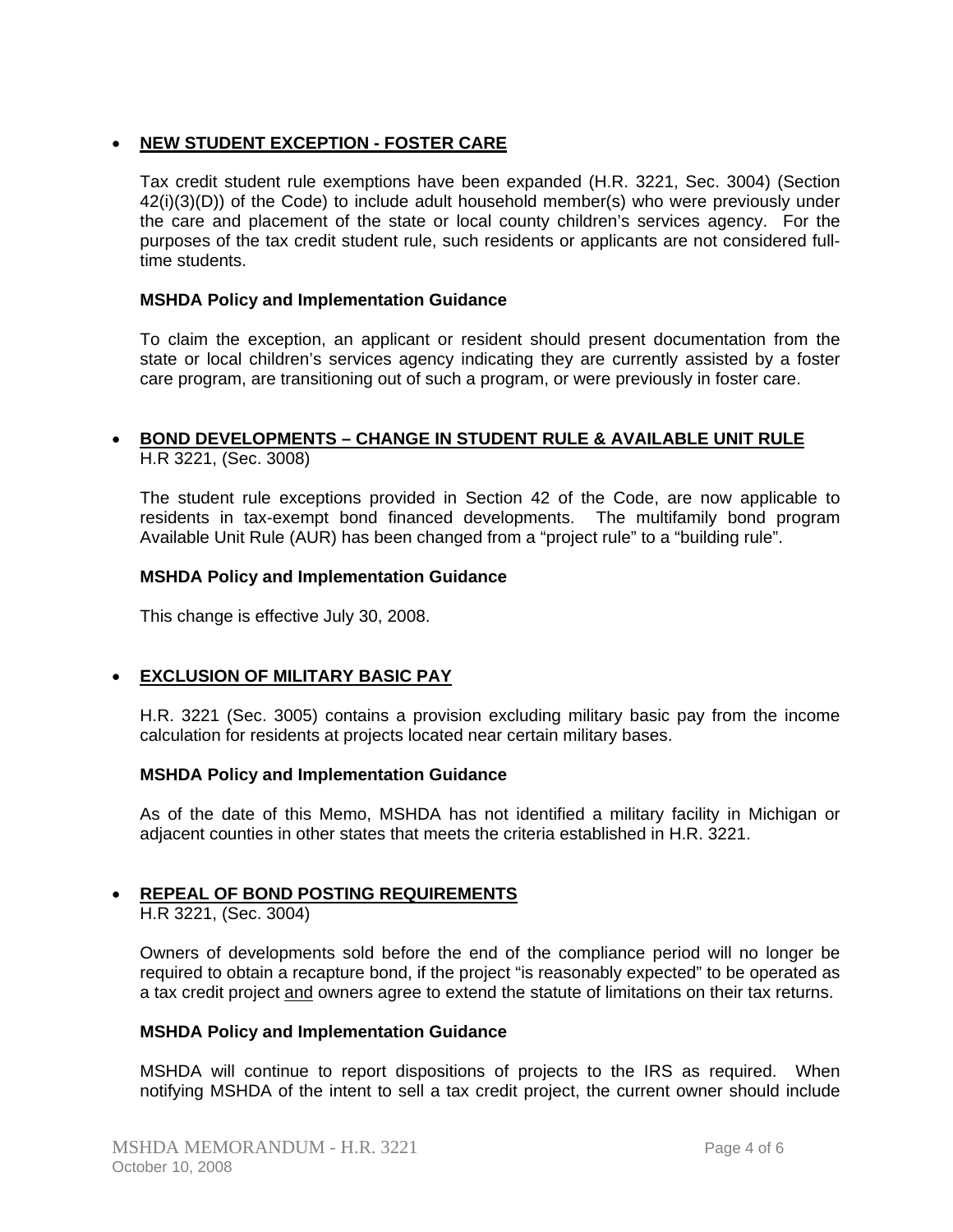the buyer's contact information and whether or not the buyer intends to continue operating the project as an LIHTC development.

# • **GENERAL PUBLIC USE RULE**

H.R. 3221, (Sec. 3004)

To be eligible for LIHTC, residential units must be available for use by the general public. A project is considered available for general public use if the leasing and rental process associated with the unit is in compliance with the Fair Housing Act (42 U.S.C. 3601) and if the project does not restrict occupancy based on membership in a social organization or employment by specific employers.

A clarification of the General Public Use rule was provided in H.R. 3221 stating that a project that otherwise meets the general public use requirements as noted above will not be out of compliance solely because of occupancy restrictions or preferences that favor:

- 1. tenants with special needs;
- 2. tenants who are members of a specified group under a federal or state program or policy that supports housing for such a specified group; or
- 3. tenants involved in artistic or literary activities.

# • **RULE CHANGES TO AREA MEDIAN GROSS INCOME**

The following two amendments modified the applicable rules for determination of AMGI for tenant income and rent limits:

# **1. INCOME – NON-METRO (RURAL PROJECTS)**

Applies to: LIHTC units only - for certifications (TICs) after July 30, 2008

H.R. 3221, (Sec. 3004) amends Section 42(i) to allow 9% housing credit developments located in a designated rural area (as defined by Section 520 of the U.S. Housing Act of 1949) to utilize income and rent limits based on the greater of:

- HUD county AMGI; or
- Federal National Non-Metropolitan median income for rent and income determinations (2008 - \$49,300)

# **MSHDA Policy and Implementation Guidance**

Currently, the AMGI for all Michigan counties is above the national non-metropolitan median income. MSHDA will monitor for this provision as revised income limits are released by HUD and will notify owners and agents if the AMGI falls below the national non-metropolitan median income.

# **2. HUD HOLD HARMLESS POLICY FOR REDUCTIONS IN AMGI**

Applies to: LIHTC units and tax-exempt bond-financed units